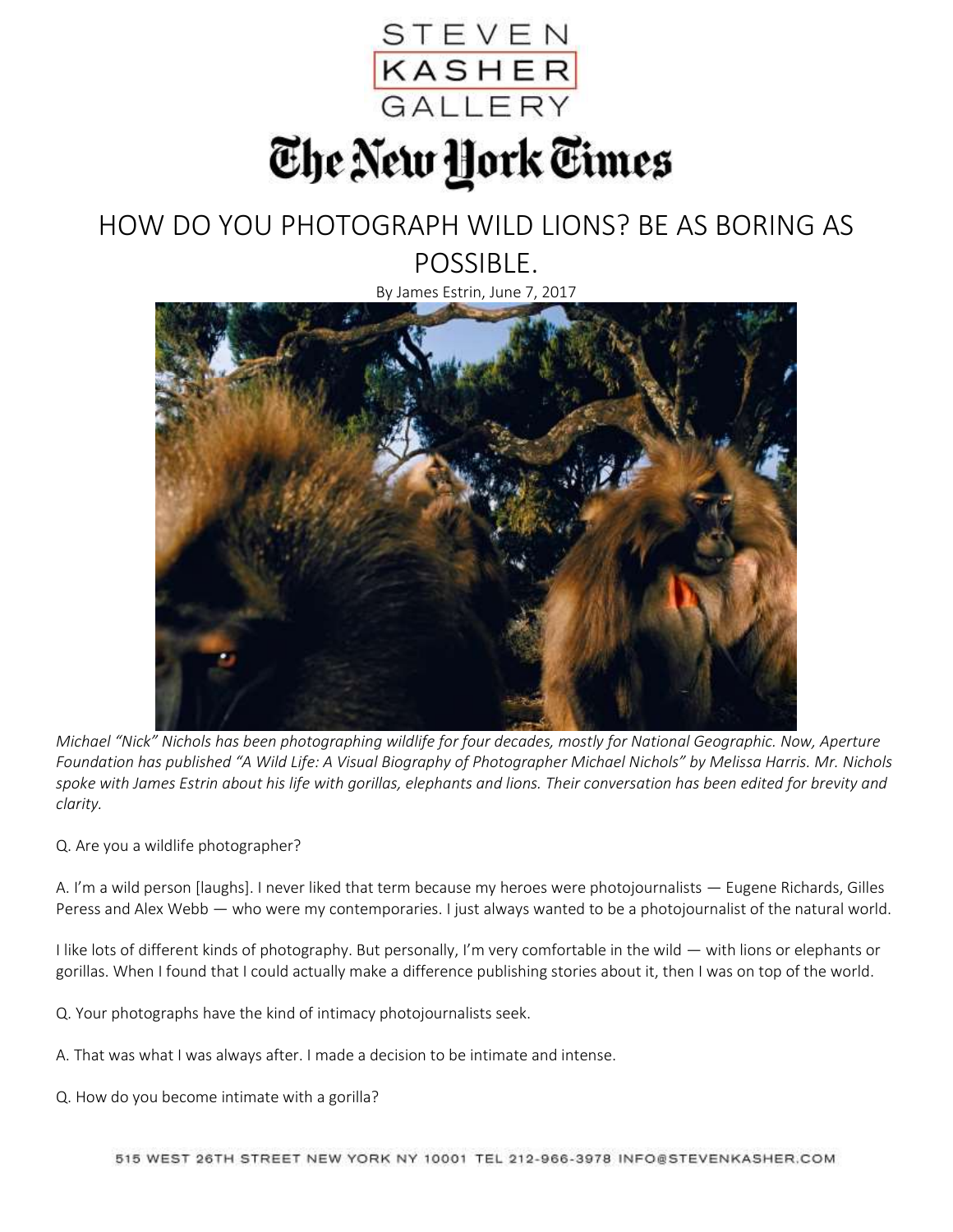

A. It's about body language. It's all non-verbal. A gorilla, a lion or an elephant — it's about just watching them. It's not like I can walk into a situation and be intimate. I really have to put in the time. And I don't get bored with it. I'm actually comfortable sitting there for hours, days, weeks and months.

If you say to a gorilla, with your body language, 'Okay you're the king, I'm just your servant,' then they have no reason to care that you're there.

Some of us put out energy that says 'Hey I'm here! Pay attention to me!' If you're on a safari in Africa, most people get impatient after five minutes. Well, the elephants don't calm down for 45 minutes. So it's only in the second hour sitting with a group of elephants that you start to see into their world, and you start to see they're doing all these sentient things that we reserve for ourselves.

With lions, if I really focus, I could know what they were going to do next. They would give me little clues, and those little clues could lead me to pictures.

I'm really paying attention to group dynamics.

Q. You spent months with a group of gorillas. Did you know them? Did they know you?

A. Yes, but you're not interacting. You're just a fly on the wall. I would never allow myself to interact.

If you become part of the situation, it does become dangerous because you can become a foil in an animal's political climb. Earlier in my career, I got tossed through the air by a gorilla. He wasn't the No. 1 gorilla, and he didn't try to hurt me. He just threw me through the air to show off to all the girls.

At some point I decided I am not going to interact anymore, I'm going to get them to forget about my being there. And that's what we were able to do with the lions by just being as boring as possible.

Q. What is the essence of being a gorilla, of being a lion?

A. If you're a gorilla, that's in you.

Male lions kill cubs because if they find the female that has those cubs, she will go into estrus the next day and she'll mate with the very lion that killed her cubs.

So, the essence is driven by Darwin.

I can see clearly the natural world working itself out. And it does not have morality in it, it's driven by the environment, by food and by reproduction. But it's not emotional.

This is really about the essence of wildness, and wildness was something I started trying to look for. I realized that so much of the world is tame, and we actually want it to be tame. We're much more comfortable not knowing that a lion's going to kill all the babies. We want them to be a little more cute and fuzzy. I just never had any of that emotional attachment.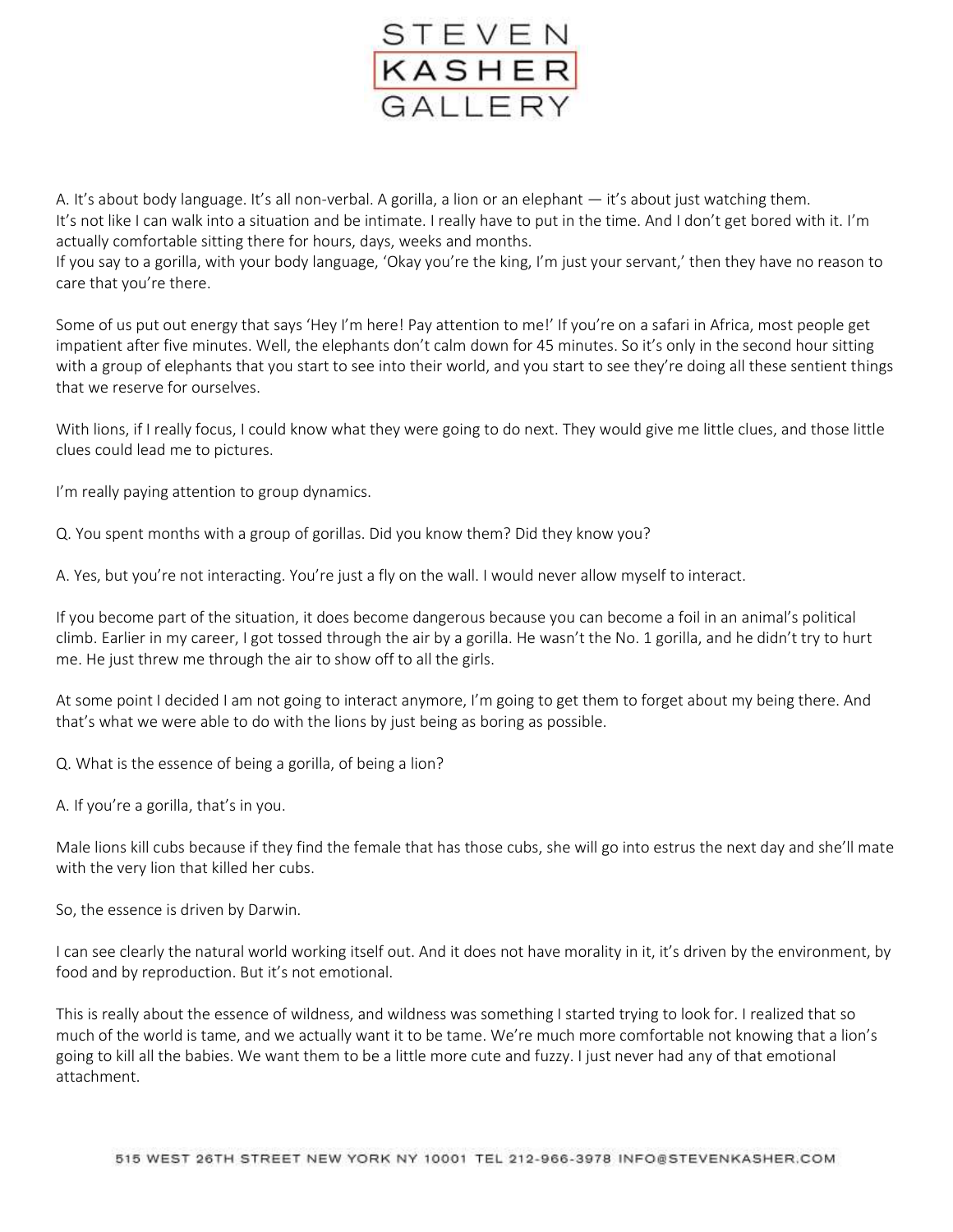

Q. You have also spent time photographing zoo animals. Is a gorilla still a gorilla when they are in a zoo?

A. No, unfortunately. It's a facsimile. It's a model.

For me, once it's out of the wild it's another creature. Now, we have what I call urban gorillas. This is not a wild male silverback anymore. He's a beast under our care, and he's going to have aberrant behaviors because he's not free.

Q. Why is it important that animals be wild?

A. I don't think the world is right unless it has wild elephants, wild lions and wild gorillas and, in fact, wild ants and wild butterflies and all those things that make up the web of life.

There's no doubt, I've concentrated on the megafauna that are very charismatic, because what really counts out of my work is that you can save land and wild habitat with these pictures.

I just think that everything deserves a chance. Everything.

Q. You didn't start off advocating for wild animals, but today you are.

A. I evolved. I did grow up looking at National Geographic and reading about Dian Fossey and Jane Goodall.

As soon as I picked up a camera, I knew that this was what I was going to do. But I didn't decide to be a wildlife photographer, or an adventure photographer — just that I would be a photographer.

Charles Moore was the first photographer I met. He photographed all the Civil Rights turmoil that was happening when I was a kid in Alabama, and his work made a difference in the world.

Later, I went on rafting and caving expeditions for GEO magazine. Then Philip Jones Griffiths put out the word that Magnum was interested in me. They were hardcore, driven and socially conscious, and it got under my skin. Philip Jones Griffiths especially wasn't going to tolerate me not evolving from being an adventure photographer. That's when I did the gorillas, and it was like a bell went off. I said this is my next step as a photographer. The gorillas changed my life when I did a book on them with Aperture.

I still get frustrated with my colleagues who just take assignments their whole career. And I know that that's my own bent, to be so driven, and that everybody can't be the way that I am, a nutcase. But I want people to have a mission. I think it makes photography so much more interesting when you're driven to do something like that instead of driven just to be published or get an assignment.

I just kept it going for 40 years. Until I finally just ran out of gas a couple years ago.

Q. Why do you think you're comfortable in the wild?

A. I grew up in the woods in Alabama, and I was exploring the Amazon in my fantasies long before I ever got near the Amazon.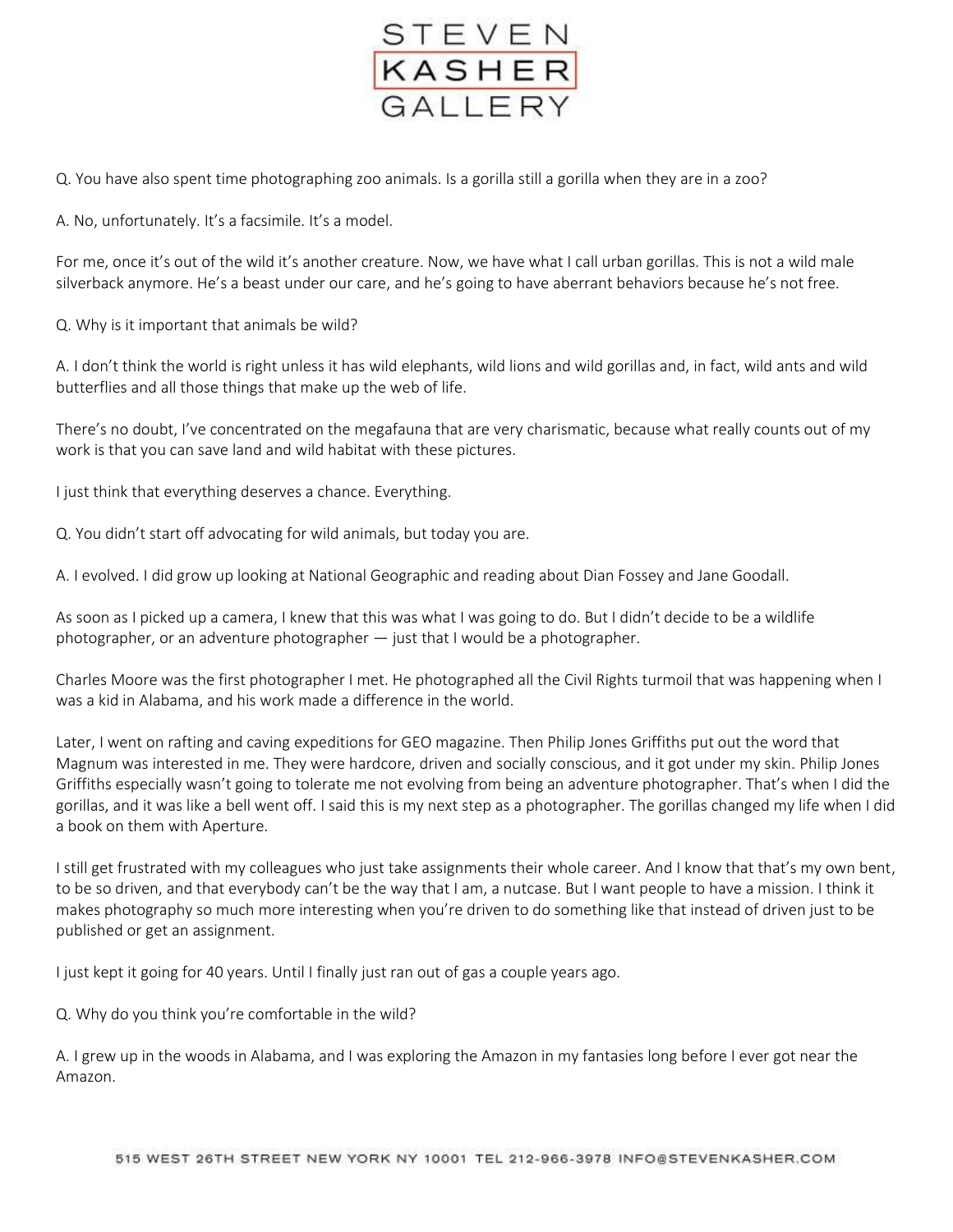

When I hooked up with (the conservationist) Mike Fay, I did 15 years with him in the toughest environments. But I was totally comfortable. Everybody else thinks it's so awful to be covered with bugs and have all those diseases, but I'm really at ease sleeping in these environments.

The thing that could hurt me the most was my own drive. I just didn't have any way to temper it. So I'd work myself into becoming really sick and spend months in bed. But that was because I believed so much in what I was doing and I convinced myself that "wild" matters.

Q. You went to Ndoki in the Republic of the Congo looking for chimpanzees that had never encountered humans.

A. I did that with Fay in the early '90s when he found that untouched area.

We use the word naïve for those chimps because they literally acted as if we were from another planet. They're the top dog out there in that forest, and then they see another two-legged creature. They went crazy with curiosity, did a lot of really wild displaying and called all the other chimps in to see us.

A chimpanzee that's in a zoo is not the same thing as a chimpanzee in that forest. A chimpanzee in captivity is literally like a man in an insane asylum. They are just completely demeaned. It really is about dignity.

Q. Let's talk about the ethics of affecting a situation in the wild.

A. When I started, it was the heyday of chrome, and it had all these limitations. Even my style of photography, of using flash at dusk while dialing flash down to find that mix, came out of the limitations of transparency film.

But as I kept experiencing the natural world, I realized that the flash just wasn't cool and that I had been scaring elephants with it.

When I switched to digital photography, I could work in really low light and get rid of some of my habits that were a little more invasive, so I wasn't inserting myself into the picture.

But tigers especially taught me don't take from your subject. Because I made some serious mistakes along the way. Things I'm willing to talk about in public. Melissa talks about these cases in the book. I realized finally through the tigers that I should take what they give you. I was working for the only publication on earth that could give you enough time, so I had no excuse to be pushing my subjects.

In the 1990's, wildlife photographers were being busted for using captive animals to represent wild animals and even adding zebras in photographs. My feeling is, if you did something, don't hide it. You have to have courage.

I tried to disclose everything along the way. If I did anything weird, I felt I had to tell the editor of the National Geographic while I was showing the pictures.

Q. Give me an example.

A. I once used a dog in a cage to try attracting a leopard. Because the hunter had told me that if you want to get a picture of a leopard, just put a dog in a cage and he'll scream and the leopard will come to eat him, and then you can shoot it.